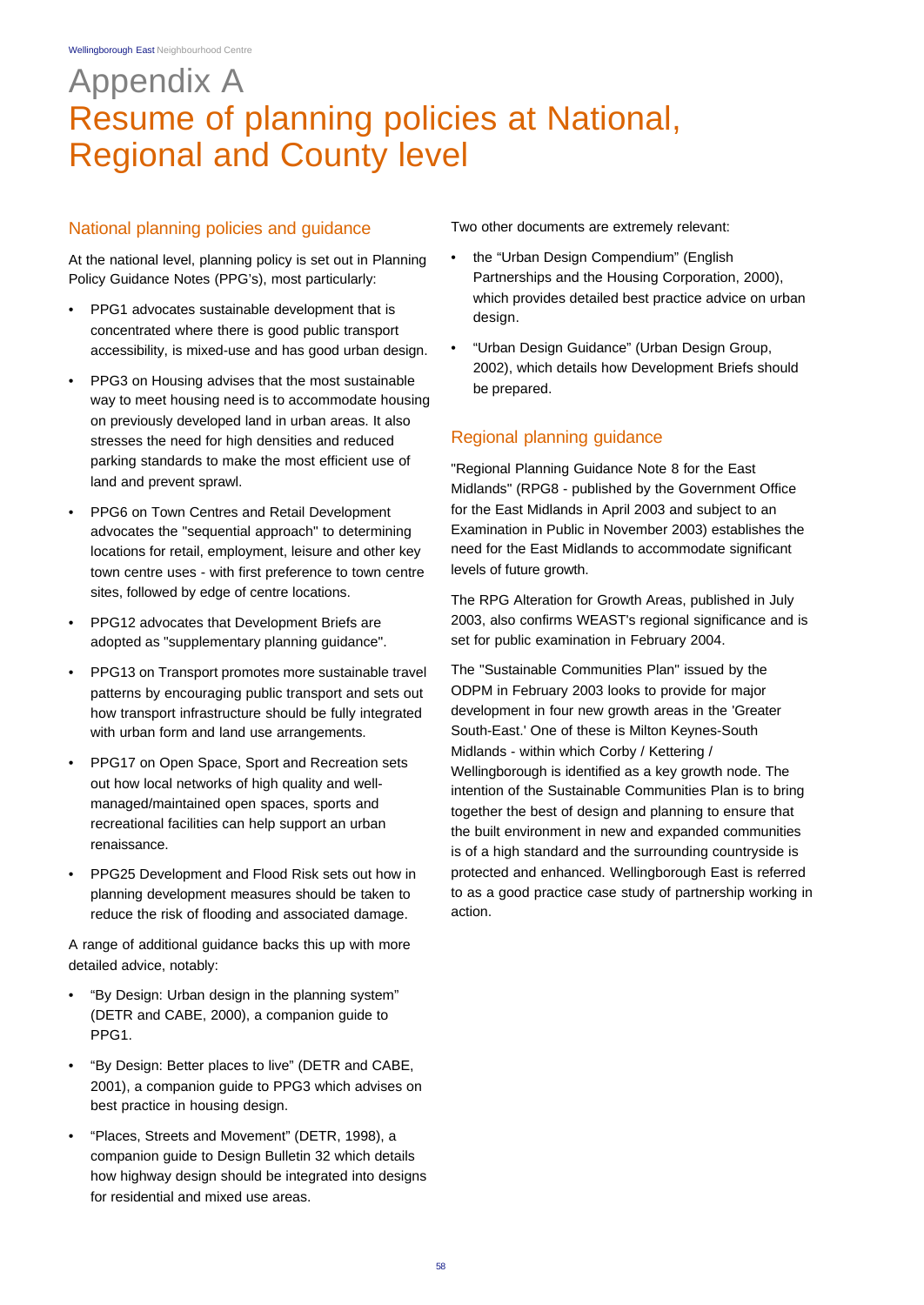# County Council Policies and Guidance

The 2001 Northamptonshire County Structure Plan (Policy SDA1) identifies land east of Wellingborough as a Strategic Development Area (SDA). It emphasises the importance of high quality design and sustainable development and the need to plan layout and form to reduce the dependency on the private car.

#### **Transport**

The main transportation policy document for the area is the 2001 Northamptonshire Local Transport Plan, which reaffirms the County's commitment to promoting sustainable travel patterns. The other key County transport documents are:

- 'Northamptonshire Bus Strategy' (2003);
- 'Supplementary Planning Guidance: Parking'; and
- 'Design Guide for Residential Roads' (2000).

#### Landscape

The County Council has also prepared the following relevant documents, which should be used in the preparation of landscape / open strategies for WEAST developments:

- 'Landscape Character Assessment' (currently in draft form);
- 'Biodiversity Action Plan'; and
- 'Draft Playing Fields Strategy' (2002).

#### Crime prevention

The draft SPG document 'Planning Out Crime in Northamptonshire' (March, 2003) is also an important reference point.

### Guidance issued by other relevant bodies

#### Northamptonshire Partnership

'Northamptonshire Partnership Sub Regional Economic Strategy' (Northamptonshire Partnership, May 2000) identifies the following themes and objectives which should be used to shape proposals:

- Theme 1 Learning and skills. Objective: Develop workforce skills and enhance the employment potential of the people of Northamptonshire to meet employer and individual needs
- Theme 2 Enterprise and innovation. Objective: Stimulate the creation, development and growth of competitive business to further strengthen Northamptonshire's economy
- Theme 3 ICT Revolution. Objective: Use the global Information and Communications Technology Revolution to create the capability for everyone in the County – individuals and businesses – to use information and knowledge to maximum benefit
- Theme  $4$  Climate and investment. Objective: To promote Northamptonshire as a prime business investment location to secure additional employment opportunities
- Theme 5 Sustainable communities. Objective: Maximise the participation of communities and disadvantaged groups in the local economy to provide for a more equitable society

#### Association of Chief Police Officers

Good practice 'Secured by Design Guidelines' have been prepared by the Association of Chief Police Officers and are available at www.securedbydesign.com.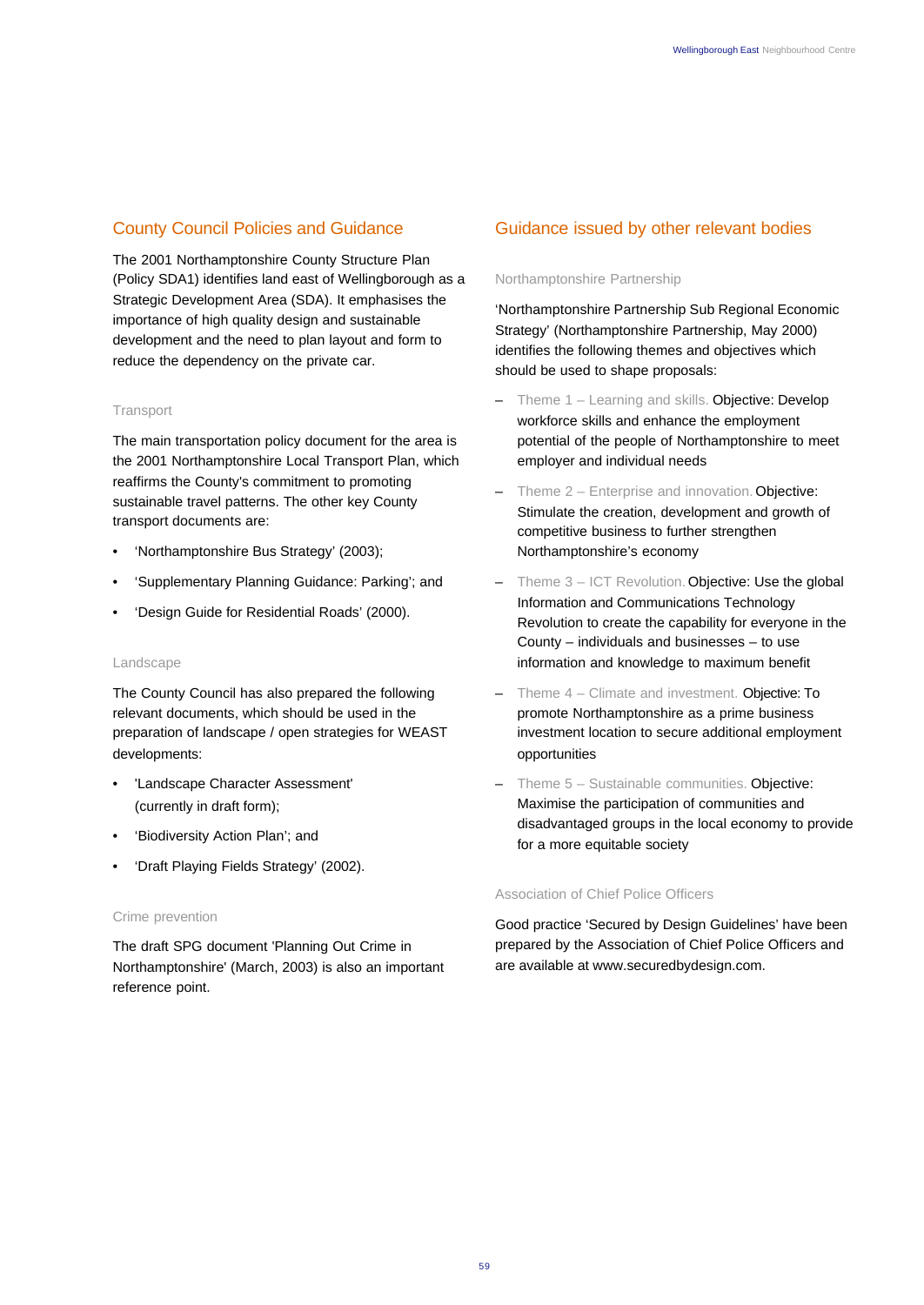Wellingborough East Neighbourhood Centre

# Appendix B EcoHomes rating prediction checklist

This pre-assessment prediction checklist allows a quick evaluation of the likely rating to be achieved under a formal EcoHomes assessment (see www.bre.co.uk/ecohomes for further details). The point scoring system conveys the weighting attached to each environmental design feature.

| <b>Issue</b>  |                                                                                       | Points          | Unit specific    | Location specific |
|---------------|---------------------------------------------------------------------------------------|-----------------|------------------|-------------------|
|               |                                                                                       | available       | Points           | Points            |
| <b>Energy</b> |                                                                                       |                 | Points predicted |                   |
| Α             | Credits are awarded to achieve CO2 emissions as follows:                              |                 |                  |                   |
|               | • EITHER: Less than or equal to 60 kg/m2/yr                                           | 2               |                  |                   |
|               | • OR: Less than or equal to 50 kg/m2/yr                                               | OR <sub>4</sub> |                  |                   |
|               | • OR: Less than or equal to 45 kg/m2/yr                                               | OR <sub>6</sub> |                  |                   |
|               | • OR: Less than or equal to 40 kg/m2/yr                                               | OR <sub>8</sub> |                  |                   |
|               | . OR: Less than or equal to 35 kg/m2/yr                                               | OR 10           |                  |                   |
|               | • OR: Less than or equal to 30 kg/m2/yr                                               | OR 12           |                  |                   |
|               | • OR: Less than or equal to 25 kg/m2/y                                                | OR 14           |                  |                   |
|               | • OR: Less than or equal to 20 kg/m2/yr                                               | OR 16           |                  |                   |
|               | . OR: Less than or equal to 10 kg/m2/yr                                               | OR 18           |                  |                   |
|               | • OR: Less than or equal to 0 kg/m2/yr                                                | OR 20           | Max 20           |                   |
| B             | Improving the performance of the building envelope compared with the relevant         |                 |                  |                   |
|               | building regulations:                                                                 |                 |                  |                   |
|               | If the development is built according to part L of the 1995 Building Regulations:     |                 |                  |                   |
|               | • EITHER: 10% improvement                                                             | 2               |                  |                   |
|               | • OR: 15% improvement                                                                 | OR <sub>4</sub> |                  |                   |
|               | • OR: 20% improvement                                                                 | OR <sub>6</sub> |                  |                   |
|               | • OR: 25% improvement                                                                 | OR <sub>8</sub> |                  |                   |
|               | • OR: 30% improvement                                                                 | OR 10           |                  |                   |
|               | or                                                                                    |                 |                  |                   |
|               | If the development is built according to Part L of the 2002 Building Regulations:     |                 |                  |                   |
|               | • EITHER: 3% improvement                                                              | $\overline{2}$  |                  |                   |
|               | • OR: 6% improvement                                                                  | OR <sub>4</sub> |                  |                   |
|               | • OR: 9% improvement                                                                  | OR <sub>6</sub> |                  |                   |
|               | • OR: 12% improvement                                                                 | OR <sub>8</sub> |                  |                   |
|               | • OR: 315 improvement                                                                 | OR 10           | Max 10           |                   |
| C             | Provision of secure drying space                                                      | 2               | Max 2            |                   |
| D             | Provision of eco labelled white goods with the following energy ratings:              |                 |                  |                   |
|               | • EITHER: All fridges, freezers, fridge-freezers with an A rating                     | $\overline{2}$  |                  |                   |
|               | • PLUS: All washing machines, and dishwashers if supplied, with an A rating           | $+2$            |                  |                   |
|               | and washer dryers and dryers with a rating of C or higher                             |                 |                  |                   |
|               | • OR: No white goods provided but info. on Eco labels                                 | $\overline{2}$  | Max 4            |                   |
| E             | Provision of external lighting systems which are low energy:                          |                 |                  |                   |
|               | • EITHER: All feature external lighting and out-building lighting to accommodate CFLs | $\overline{2}$  |                  |                   |
|               | or fluorescent strips only                                                            |                 |                  |                   |
|               | • PLUS: Security / safety lighting to accommodate CFLs or fluorescent strips only     | $+2$            | Max 4            |                   |
|               | and all intruder lighting to have maximum wattage of 150 watts, and be fitted         |                 |                  |                   |
|               | with appropriate controls                                                             |                 |                  |                   |
|               | Total number of energy points achieved                                                |                 | Max 40           |                   |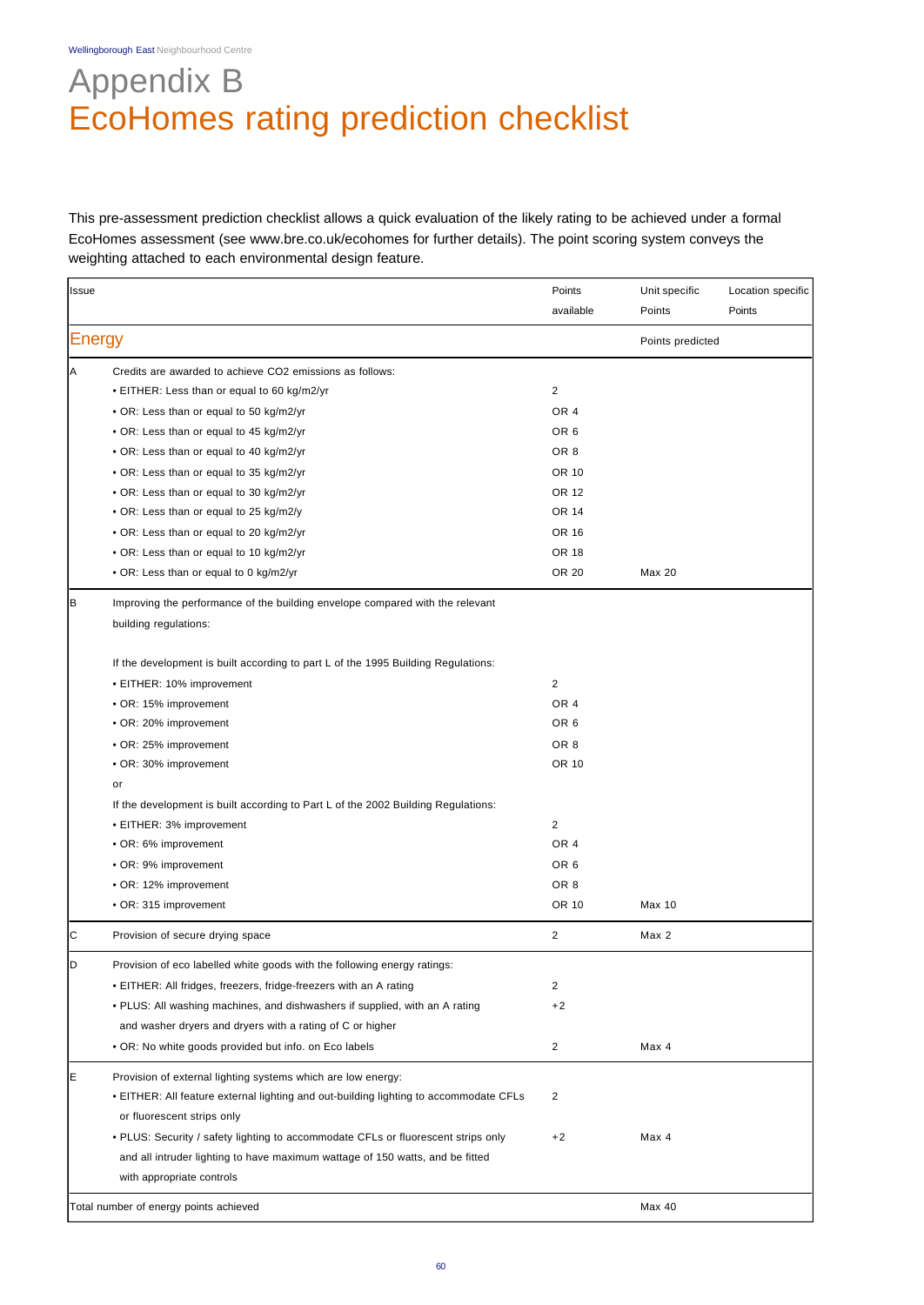| Issue            |                                                                                           | Points          | Unit specific | Location specific |
|------------------|-------------------------------------------------------------------------------------------|-----------------|---------------|-------------------|
|                  |                                                                                           | available       | Points        | Points            |
| <b>Pollution</b> |                                                                                           |                 |               |                   |
| IJ               | Ensuring that no ozone depleting substances are used in the construction of the building, |                 |               |                   |
|                  | specifically:                                                                             |                 |               |                   |
|                  | • Roof (inc. loft hatch)                                                                  | 4               |               |                   |
|                  | • Wall (inc. doors)                                                                       | $+4$            |               |                   |
|                  | • Floor (inc. foundations)                                                                | $+4$            |               |                   |
|                  | • Hot water cylinder                                                                      | $+4$            | Max 16        |                   |
| lκ               | The specification of boilers with low Nox emitting burners:                               |                 |               |                   |
|                  | • EITHER: Less than or equal to 150 Nox mg/kWh                                            | 4               |               |                   |
|                  | • OR: Less than or equal to 100 Nox mg/kWh                                                | OR <sub>8</sub> |               |                   |
|                  | . OR: Less than or equal to 70 Nox mg/kWh                                                 | OR 12           |               | Max 12            |
|                  | Total number of energy points achieved                                                    |                 | <b>Max 28</b> |                   |

| Issue            |                                                                                      | Points          | Unit specific    | Location specific |
|------------------|--------------------------------------------------------------------------------------|-----------------|------------------|-------------------|
|                  |                                                                                      | available       | Points           | Points            |
| <b>Transport</b> |                                                                                      |                 |                  |                   |
| F                | Developing a site with good access to public transport:                              |                 |                  |                   |
|                  | • EITHER: 80% of the development within 500m of a well served public transport node  | 4               |                  |                   |
|                  | . OR: 80% of the development within 1000m of a well served public transport node     | OR <sub>2</sub> |                  | Max 4             |
| lG.              | Provision of cycle storage                                                           | 2               | Max <sub>2</sub> |                   |
| ін               | Proximity to local amenities:                                                        |                 |                  |                   |
|                  | . Within 500m of a food shop and post box;                                           | $\overline{2}$  |                  |                   |
|                  | . PLUS: Within 1000m of 5 of the following: post office, bank, chemist, school,      | $+2$            |                  |                   |
|                  | medical centre, leisure centre, community centre, public house, children's play area |                 |                  |                   |
|                  | • PLUS: Safe pedestrian routes to local amenities                                    | 2               |                  | Max 6             |
|                  | • Provision of space, and services, for a home office                                | 2               | 2                |                   |
|                  | Total number of energy points achieved                                               |                 | <b>Max 14</b>    |                   |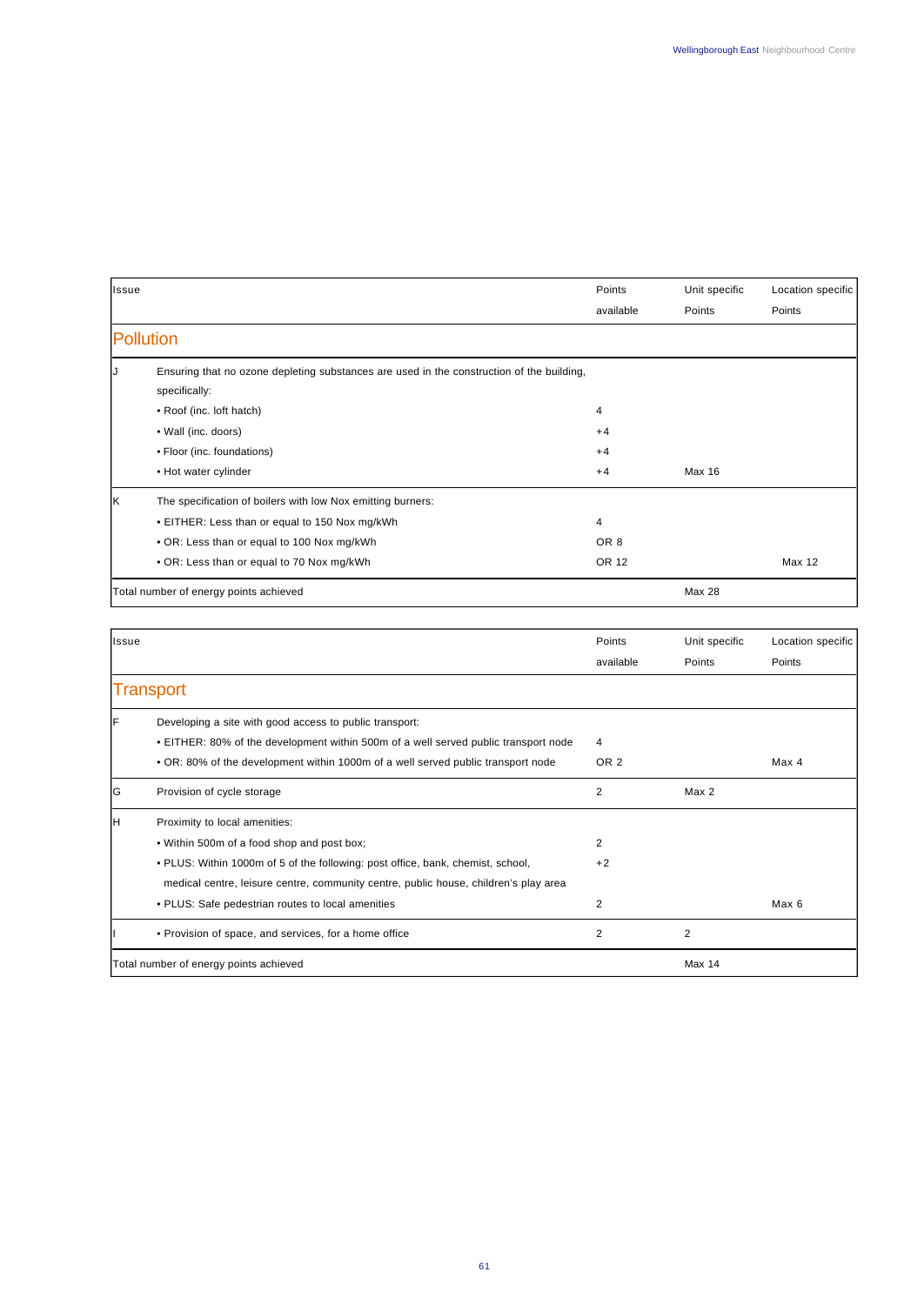| Issue |                                                                                    | Points          | Unit specific    | Location specific |
|-------|------------------------------------------------------------------------------------|-----------------|------------------|-------------------|
|       |                                                                                    | available       | Points           | Points            |
|       | <b>Materials</b>                                                                   |                 | Points predicted |                   |
|       | Sustainably managed timber for basic building elements OR re-used timber OR timber |                 |                  |                   |
|       | products made from pre or post consumer waste streams:                             |                 |                  |                   |
|       | • EITHER: FSC certification;                                                       | 6               |                  |                   |
|       | • OR: UKWAS, PEFC or equivalent scheme;                                            | OR <sub>4</sub> |                  |                   |
|       | • OR: Information of precise origin and confirmation that they are cut under       | OR <sub>2</sub> | Max 6            |                   |
|       | government licence                                                                 |                 |                  |                   |
| M     | Sustainably managed timber for finishing elements:                                 |                 |                  |                   |
|       | OR re-used timber OR timber products made from pre or post consumer waste streams: |                 |                  |                   |
|       | · EITHER: FSC certification;                                                       | 3               |                  |                   |
|       | • OR: UKWAS, PEFC or equivalent scheme;                                            | OR <sub>2</sub> |                  |                   |
|       | • OR: Information of precise origin and confirmation that they are cut under       | OR <sub>1</sub> | Max 3            |                   |
|       | government licence                                                                 |                 |                  |                   |
| N     | Storage of recyclable waste:                                                       |                 |                  |                   |
|       | • EITHER: Provision of internal and external storage                               | 6               |                  |                   |
|       | • OR: Provision of internal storage only                                           | OR <sub>2</sub> |                  |                   |
|       | • OR: Provision of external storage only                                           | OR <sub>2</sub> | Max 6            |                   |
| O     | The following elements obtaining A rating from the Green Guide for Housing:        |                 |                  |                   |
|       | $\bullet$ Roof                                                                     | 3               |                  |                   |
|       | • PLUS: External walls                                                             | $+3$            |                  |                   |
|       | • PLUS: internal walls                                                             | $+3$            |                  |                   |
|       | • PLUS: floors                                                                     | $+3$            |                  |                   |
|       | • PLUS: Windows                                                                    | $+2$            |                  |                   |
|       | • PLUS: Hard landscaping                                                           | $+1$            |                  |                   |
|       | • PLUS: Fencing                                                                    | $+1$            | Max 16           |                   |
|       | Total number of energy points achieved                                             |                 | Max 31           |                   |

| <b>Issue</b>                           |                                                 | Points<br>available | Unit specific<br>Points | Location specific<br>Points |
|----------------------------------------|-------------------------------------------------|---------------------|-------------------------|-----------------------------|
| <b>Water</b>                           |                                                 |                     | Points predicted        |                             |
| IP.                                    | Water consumption per bed space as follows:     |                     |                         |                             |
|                                        | • EITHER: Less than 50m3 per bed space per year | 4                   |                         |                             |
|                                        | • OR: Less than 45m3 per bed space per year     | OR <sub>8</sub>     |                         |                             |
|                                        | • OR: Less than 40m3 per bed space per year     | OR 12               |                         |                             |
|                                        | • OR: Less than 35m3 per bed space per year     | OR 16               |                         |                             |
|                                        | • OR: Less than 30m3 per bed space per year     | OR 20               | Max 20                  |                             |
| Total number of energy points achieved |                                                 |                     | Max 20                  |                             |